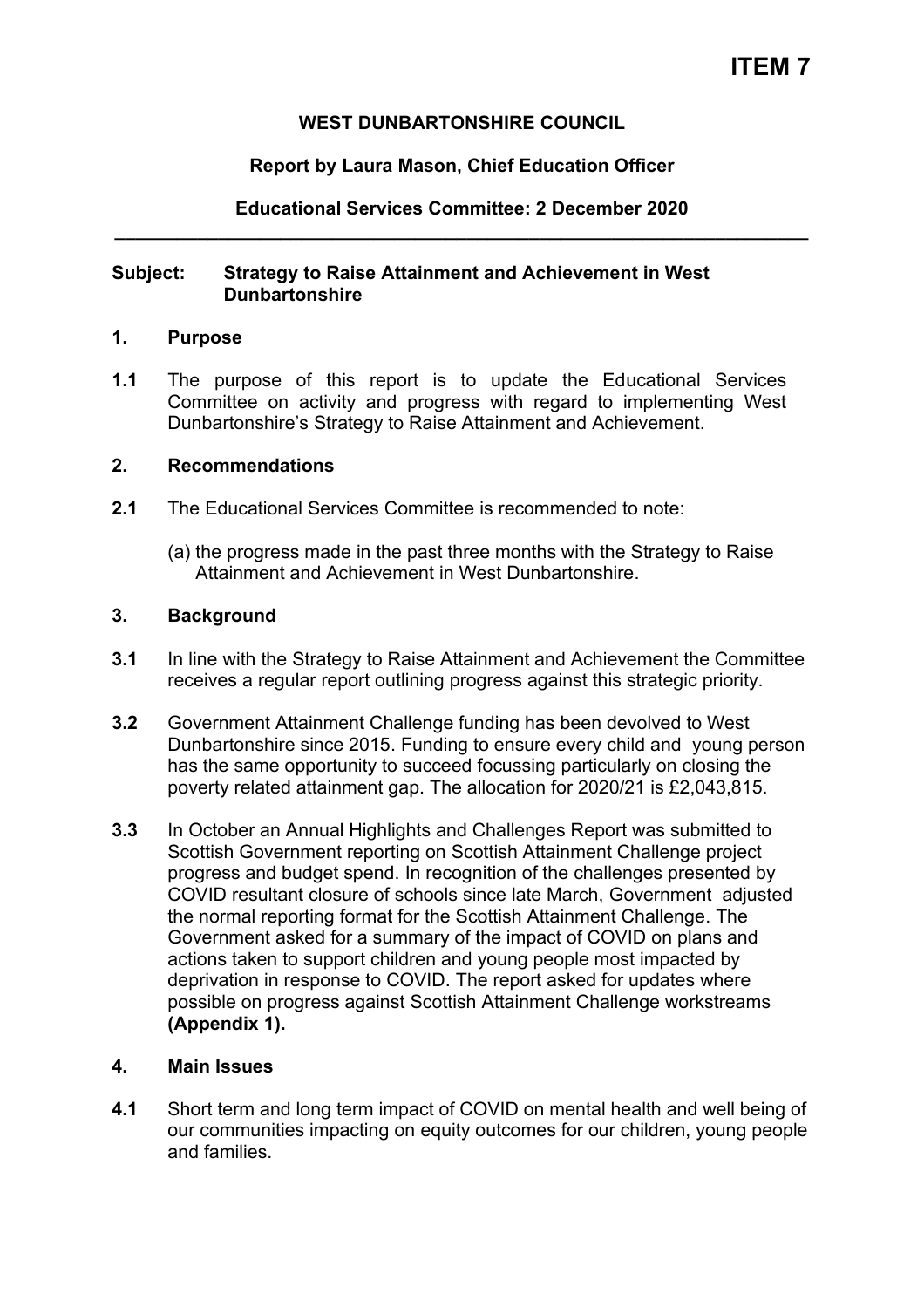- **4.2** Maintaining high rates of progress for attainment and equity at a time of uncertainty and significant change.
- **4.3** Financial impact of COVID on children, families and service delivery.
- **4.4** Attainment Challenge workstreams delivered between September and December have focused on education recovery and resilience response for our schools and local communities. This is in line with national advice.

#### **4.4.1** Excellence and Equity

Officers have engaged in regular dialogue with headteachers to provide support and to identify areas of challenge as a result of the current context of COVID. Focussing on Excellence and Equity senior officers reviewed individual school planning for improvement, recovery and contingency planning. Headteachers on an ongoing basis review the provision for remote and blended learning in their own schools and work collaboratively to share their planning and practice.

All headteachers received training in November on a set of 22 measures developed to evaluate the impact of the Scottish Attainment Challenge in West Dunbartonshire. The evidence from this will feed into local reporting and a national evaluation of the Scottish Attainment Challenge whilst also taking into account the impact of the COVID pandemic on outcomes for children, young people and families.

Strong foundations for supporting our most disadvantaged using pupil support staff, outreach workers, youth workers, teaching staff and community learning, established before the pandemic is enabling early intervention for young people finding the current circumstances challenging to manage at school, home and community. Rigorous monitoring of pupil attendance is also a key priority with education staff and partners working together to support young people to attend.

### **4.4.2** Well Being

Regular updates are provided to Committee about the provision for well being as part of the Scottish Attainment Challenge project work in West Dunbartonshire. In the current context the well-being of pupils and staff is of significant consideration. The importance of safety and the feeling of safety is an important issue being addressed, revisited and acknowledged. To support this, our educational psychologists have been working with our secondary schools to promote nurture practice through the delivery of online nurture group training and collegiate discussions with nurture practitioners. Nurture places emphasis on the importance of putting a child's or young person's emotional wellbeing at the centre of school life and charges the adults that work in schools and early years establishments to focus on developing connections and relationships with children and young people as a means of enhancing their emotional wellbeing. To support younger children a series of lessons focussing on attachment and building confidence have been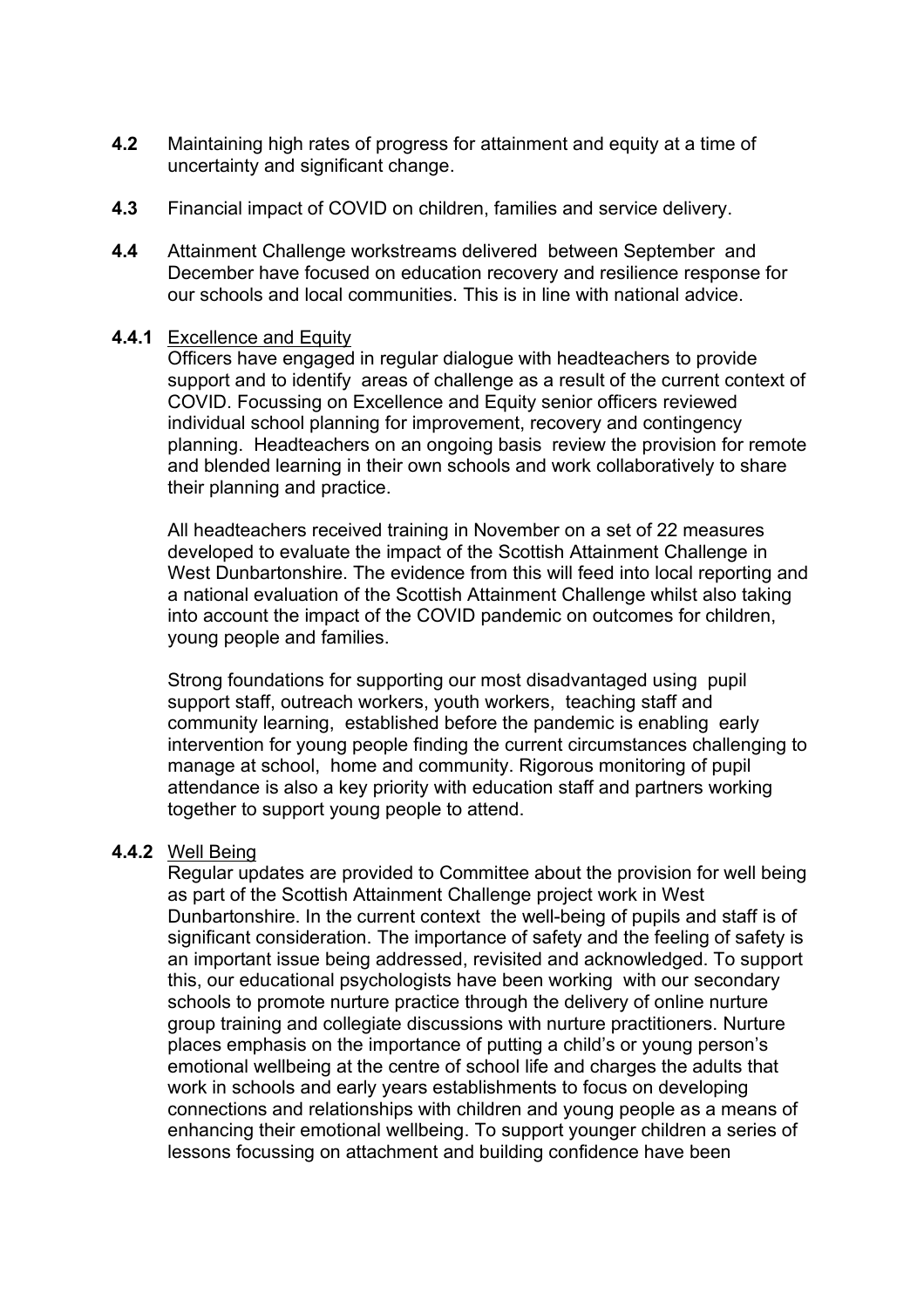produced by our Health Development Officer. Resources promoting creativity to support well being called 'Mindful Mondays' and 'Feel Good Fridays' are shared weekly for children and families these also include themed home learning activities focusing on seasonal events such as Halloween, Guy Fawkes and Christmas, [Home learning link.](https://sites.google.com/ourcloud.buzz/public/home-challenge-books?authuser=0)

# **4.4.3** Broad General Education Toolkit

To support tracking and monitoring of pupil well being and attainment the West Dunbartonshire Tracking and Monitoring Toolkit has been updated. The toolkit includes a pupil risk analysis for individual pupils, updated termly to ensure that schools have up to date knowledge of the circumstances and factors being experienced by each child. It tracks progress and attainment in all curricular areas including literacy, numeracy, health and wellbeing. Pupil level data entered into the toolkit includes reading age, spelling age, specific school assessments and national assessment information. A pilot of the updated toolkit was conducted in 10 schools between October and November with roll out to all schools in January. Headteachers use this to review and monitor progress and achievement.

## **4.4.4** Assessment and Moderation

Since 2017 a national data collection of Achievement of a Level Data in the Broad General Education has been conducted by Government as part of the National Improvement Framework. Due to the pandemic data was not collected this year. Attainment data will be collected for children in primary 1,4,7 and S3 in June 2021.To support this, a programme of training for lead assessment co-ordinators from each school started in November. This training supports teachers to moderate standards of work in their own class, school and across Local Learning Communities to support consistency in the professional judgement of levels of attainment. The training is being delivered by a National Improvement Framework Officer from Education Scotland.

# **4.4.5** Instrumental Music Service

Pupils have been receiving instrumental lessons using a blended model meaning a mixture of lessons in school and online lessons. Due to COVID brass and woodwind instruments cannot be played in schools. The Service brass and woodwind instructors have used a range of methods to provide tuition including face to face lessons with no instruments used where pupil and instructor will discuss theory, technique, musicality and assess recorded pupil performances. A programme of supported study for pupils studying in the Senior Phase is also being developed for music tuition with the first phase delivered in November. Unfortunately the annual Christmas Concert at Clydebank Town Hall will not take place this year instead a virtual concert is planned involving solo and ensemble performances by primary and secondary pupils.

# **4.4.6** Project Based Learning Online Professional Learning

At the September Committee information was shared about the provision for remote and virtual learning on [WDC Virtual Campus.](https://sites.google.com/ourcloud.buzz/wdcvirtualschool/home) and the development of project based learning called "West Dunbartonshire [Back to the Future 2020](https://youtu.be/KwiDUYd34XM)".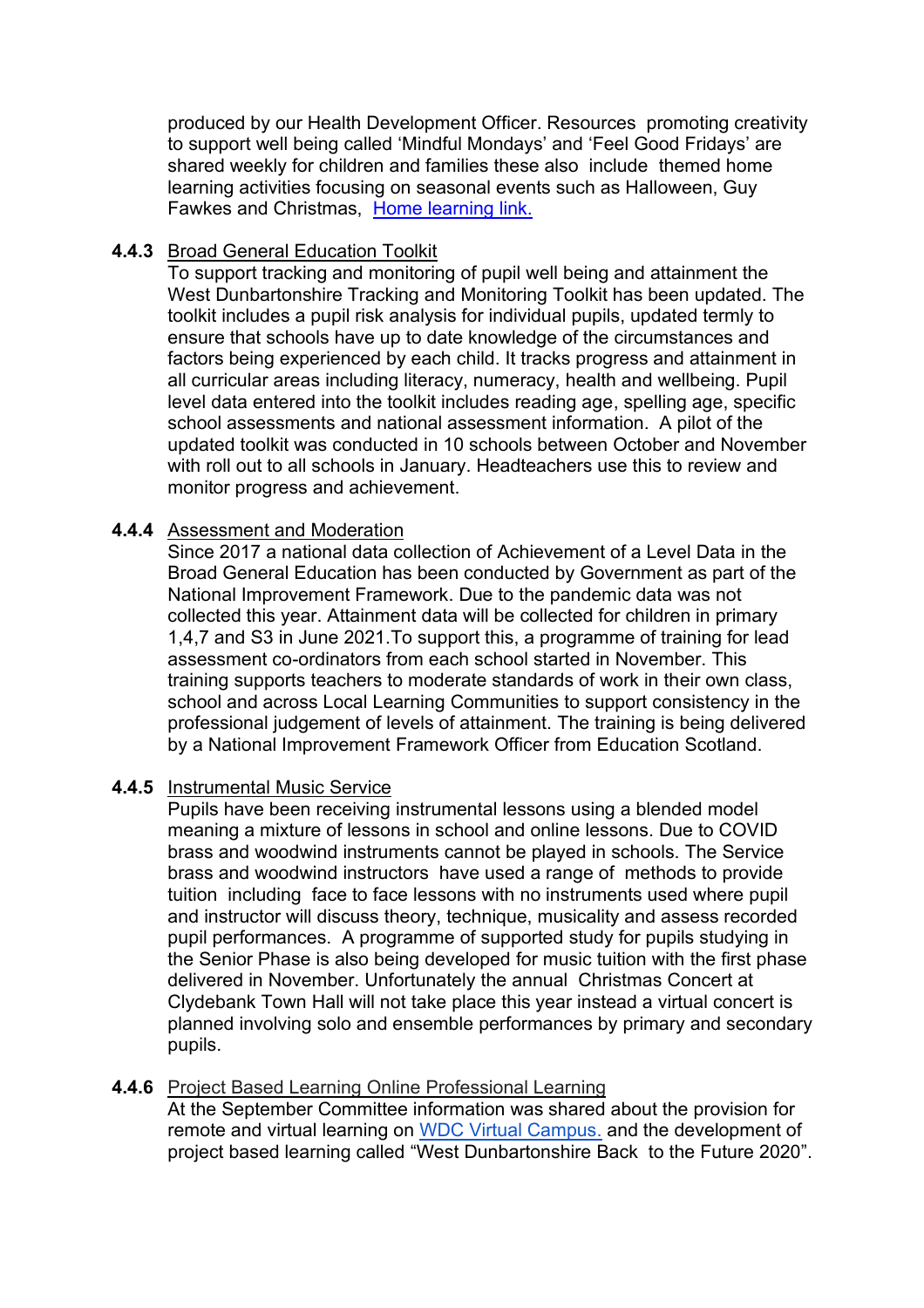The project focusses on the children's experience of lockdown and the 'new' ways of life as a result of COVID focussing on our local, national and global needs supporting learning about Global Goals and learning for sustainability. To support implementation a series of online professional learning sessions were offered in October and November. The course offered support for teachers to develop small-scale projects to deliver within their own establishment and for sharing with the wider learning community. The training offered online and offline elements which participants engaged with at a time that suited them best. Over 70 teachers are in the first cohort trained from across 27 Primary Schools, 15 ELCC and 3 Secondary Schools. Subsequent training sessions were offered to all headteachers in November and will be repeated in January.

## **4.5 Health and Safety**

In partnership with colleagues from Health and Safety a regular programme of advice and guidance sessions for headteachers have taken place providing updates on any new directives; opportunity for case review analysis; sharing good practice and areas of learning. As part of this programme visits have been conducted by officers to schools and ELCC to support and review provision. As part of a national COVID secure spot inspection programme, the Health and Safety Executive visited 7 schools. The visits found no need for formal interventions requiring improvement.

### **5. People Implications**

- **5.1** Scottish Government confirmed that the additional funding for teaching and support staff as part of the national recovery planning is not ring-fenced to a specific group of teachers. It was agreed through local negotiations to open the recruitment to both newly qualified teachers and teachers registered for supply teaching in the authority. This ensured a fair recruitment process with the opportunities available to all qualified teachers.
- **5.2** The Scottish Attainment Challenge funding from Scottish Government has supported the secondment of officers and teachers assigned to raise attainment and narrow the poverty related attainment gap. Exit strategies are being developed for the Scottish Attainment Challenge funded posts in the event that funding ends in March 2021.

# **6. Financial and Procurement Implication**

- **6.1** The first claim for 2021/21 covered the first half of the financial year. For Primary challenge projects we have claimed part year costs of £0.393m. For Secondary challenge projects we have claimed part year costs of £0.713m
- **6.2** To support national recovery planning Scottish Government advised local authorities in April 2020 of flexibility to adjust Scottish Attainment Challenge funded plans. This is recorded in the Service Recovery Plan and reported to committee in September 2020. As a consequence, the Scottish Government has included the Scottish Attainment Challenge grant within its framework for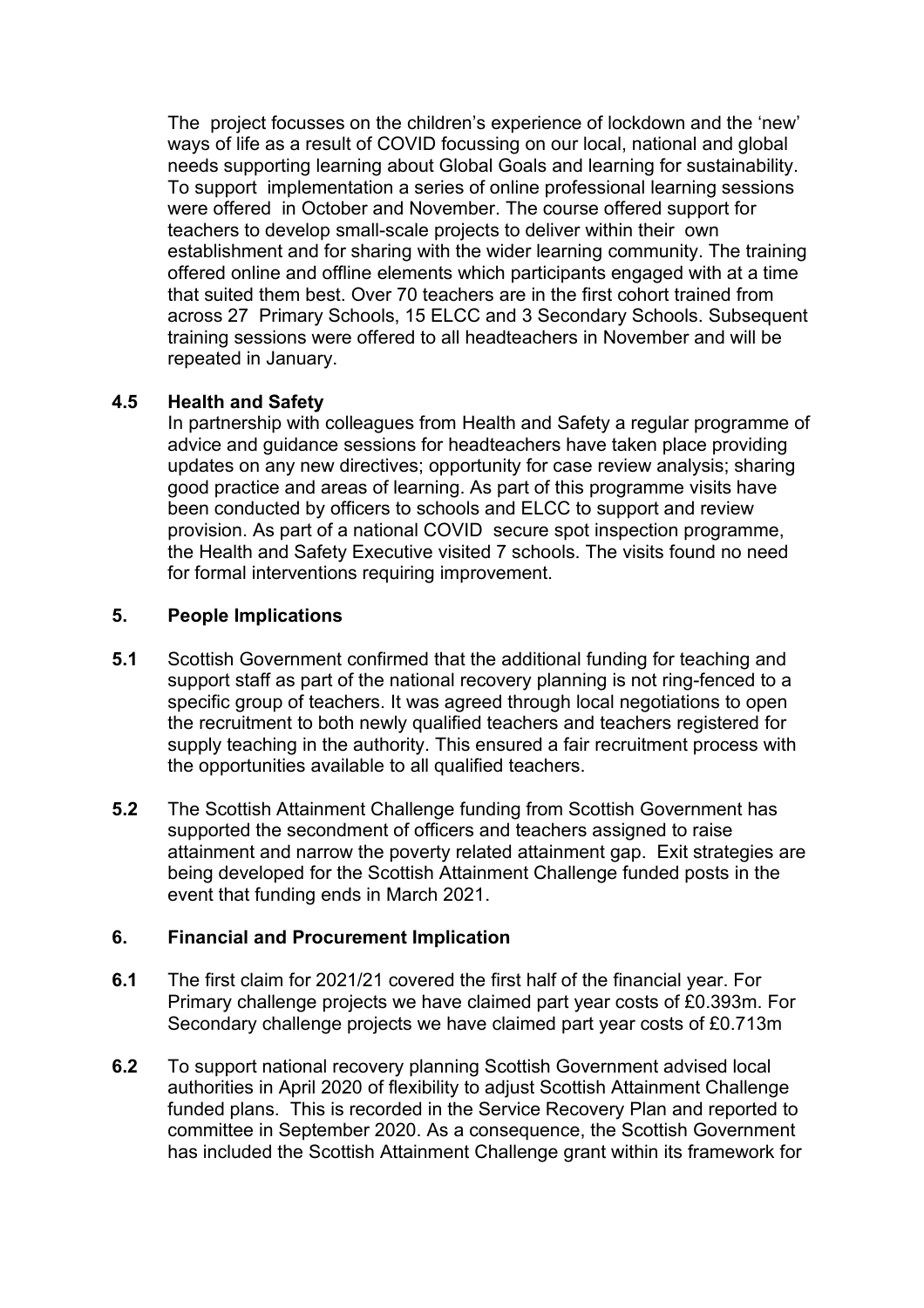financial flexibilities. Funding has been allocated towards continuing to tackle the attainment gap including resourcing supported study, targeted support and interventions, providing remote learning materials and the development of a virtual hub.

- **6.3** It is anticipated that the full award of £2.043m for 2020/21 will be spent.
- **6.4** There are no procurement implications arising from this report.

## **7. Risk Analysis**

- **7.1** Impact of the ongoing uncertainty and possible services disruption during the pandemic could impact on delivery of strategic outcomes.
- **7.2** Failure to implement an authority-wide strategy to raise attainment and secure improvement will disadvantage our young people and may become a reputational risk to the Council.
- **7.3** The Committee will be provided with regular update reports advising of progress.

## **8. Equalities Impact Assessment (EIA)**

**8.1** There was no requirement to undertake an EIA for the purposes of this report as it is providing an update to Committee.

## **9. Consultation**

- **9.1** In developing these plans there has been consultation with Education Scotland, the Scottish Government, local Trade Unions, parent councils and heads of establishment.
- **9.2** Legal Services and the Section 95 Officer have been consulted in relation to the content of this report.

### **10. Strategic Assessment**

- **10.1** Strong governance and contingency planning in place for the education recovery plan.
- **10.2** This reports reflects the Council's 2017-2022 overarching priority to reduce inequalities for the people of West Dunbartonshire which supports improved outcomes for all learners in our community.

Laura Mason Chief Education Officer December 2020